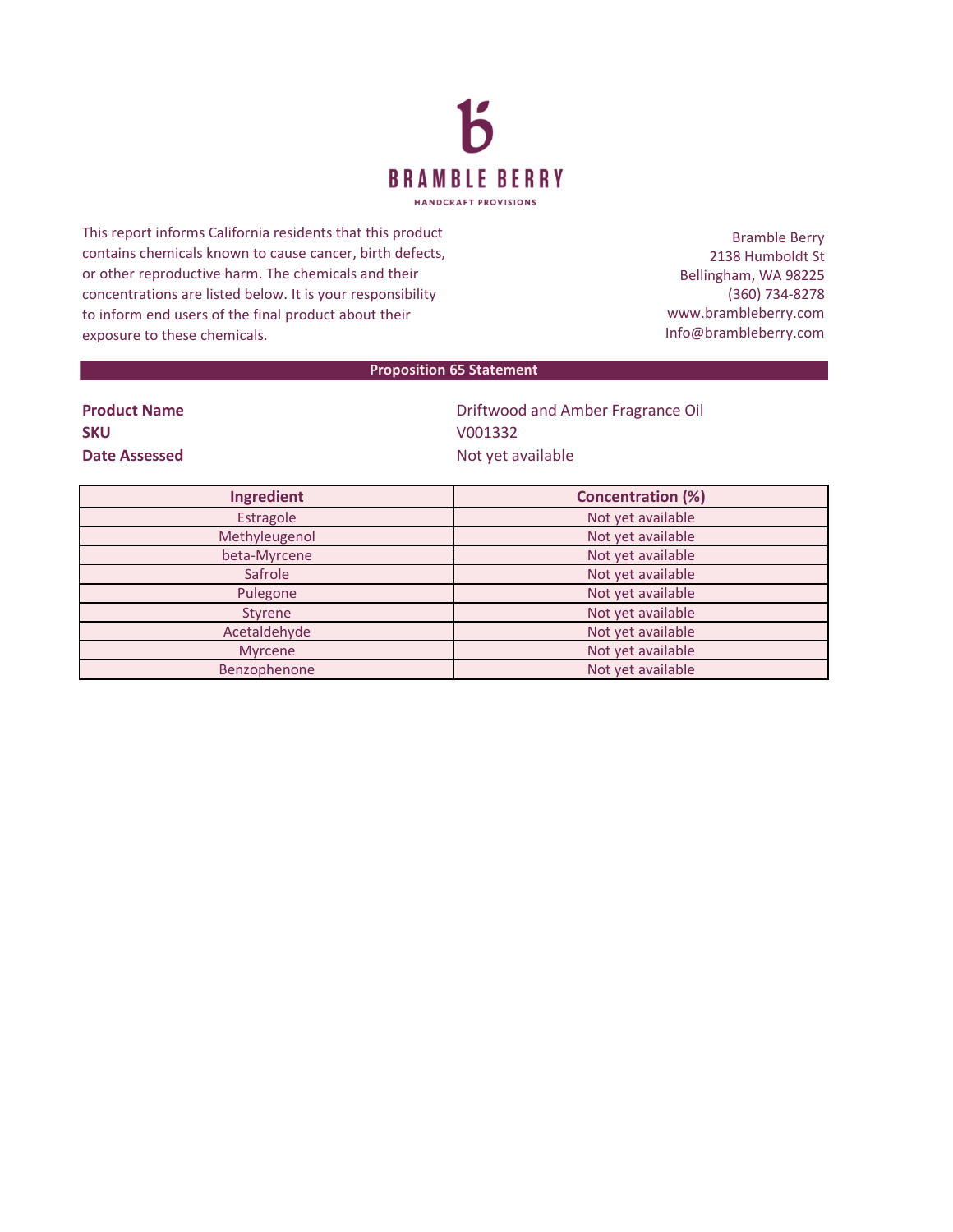

This report reflects the safe usage rates for this fragrance formula based on the International Fragrance Association (IFRA) 48th Amendment standards. IFRA reviews thousands of ingredients and issues guidelines for their usage, or bans the use of certain ingredients.

Bramble Berry 2138 Humboldt St Bellingham, WA 98225 (360) 734-8278 www.brambleberry.com Info@brambleberry.com

## **IFRA Statement - 48th Amendment**

| <b>Product Name</b>   | Driftwood and Amber Fragrance Oil |
|-----------------------|-----------------------------------|
| <b>SKU</b>            | V001332                           |
| <b>Dated Assessed</b> | 2/8/2021                          |

| <b>Category</b> | Max. Usage (%) |
|-----------------|----------------|
|                 | 0.00           |
|                 | 2.67           |
|                 | 1.10           |
| 4               | 12.92          |
|                 | 11.57          |
| 6               | 0.00           |
|                 | 1.00           |
| $\Omega$        | 0.19           |
| $\cap$          | 5.11           |
| 10              | 32.30          |
| 11              | 0.19           |

The IFRA Standards regarding usage restrictions are based on safety assessments by the Panel of Experts on the Research Institute for Fragrance Materials (RIFM) 48th Amendment, and are enforced by the IFRA Scientific Committee. Evaluation of individual fragrance ingredients are made according to the safety standards contained in the relevant section of the IFRA Code of Practice. It is your responsibility to ensure the safety of the final product with more testing if needed.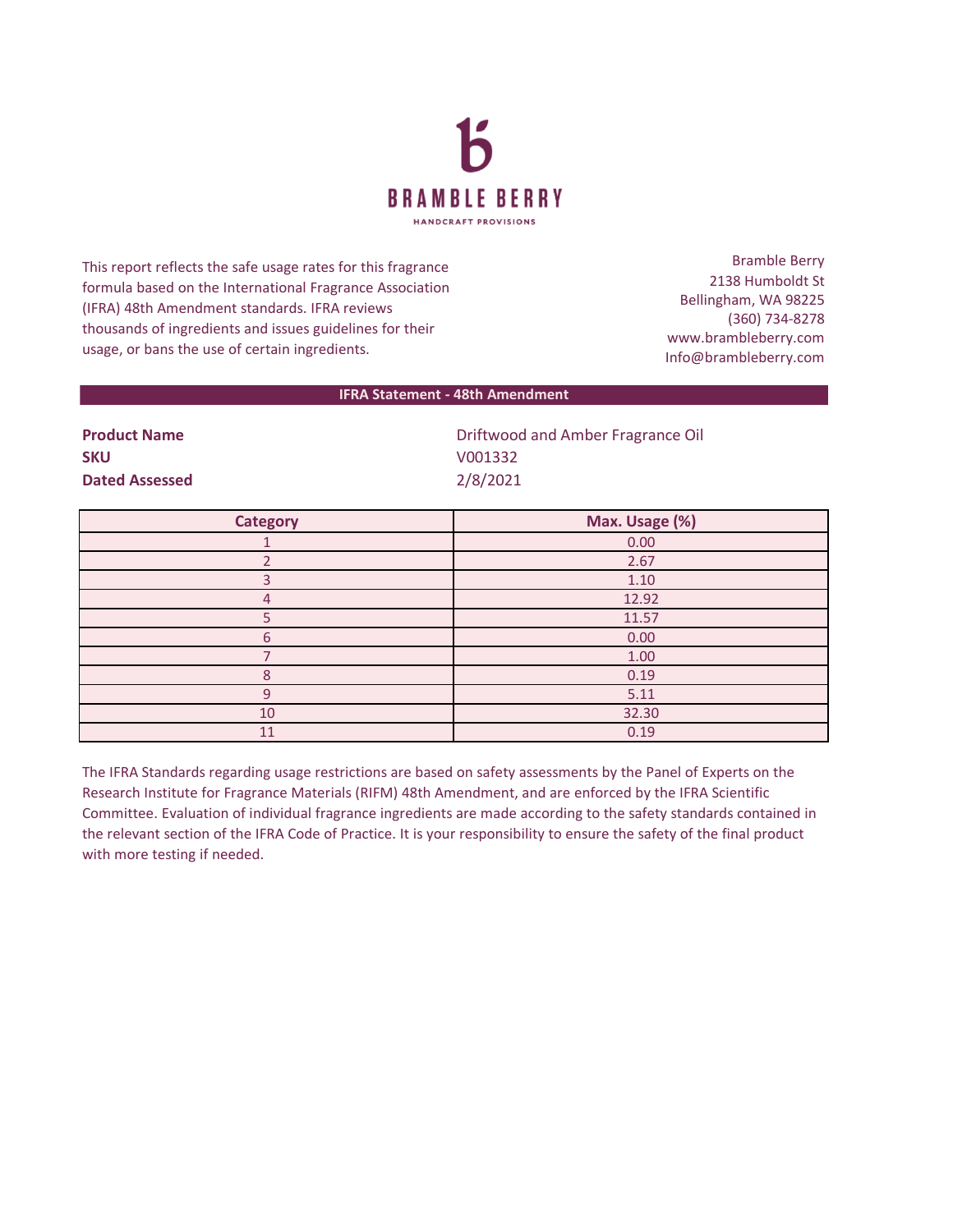

This report reflects the safe usage rates for this fragrance formula based on the International Fragrance Association (IFRA) 49th Amendment standards. IFRA reviews thousands of ingredients and issues guidelines for their usage, or bans the use of certain ingredients.

Bramble Berry 2138 Humboldt St Bellingham, WA 98225 (360) 734-8278 www.brambleberry.com Info@brambleberry.com

## **IFRA Statement - 49th Amendment**

| <b>Product Name</b>   | Driftwood and Amber Fragrance Oil |
|-----------------------|-----------------------------------|
| <b>SKU</b>            | V001332                           |
| <b>Dated Assessed</b> | 3/5/2021                          |

| <b>Category</b> | Max. Usage (%) |
|-----------------|----------------|
| $\mathbf{1}$    | N/A            |
| $\overline{2}$  | 2.67           |
| $\overline{3}$  | 1.10           |
| $\overline{4}$  | 12.92          |
| 5a              | 11.57          |
| 5 <sub>b</sub>  | 0.57           |
| 5c              | 2.23           |
| 5d              | 0.19           |
| $\sqrt{6}$      | N/A            |
| 7a              | $1.00\,$       |
| 7 <sub>b</sub>  | 1.00           |
| $\,8\,$         | 0.19           |
| $\overline{9}$  | 5.11           |
| 10a             | 5.11           |
| 10 <sub>b</sub> | 32.30          |
| 11a             | 0.19           |
| 11 <sub>b</sub> | 0.19           |
| 12              | 100.00         |

The IFRA Standards regarding usage restrictions are based on safety assessments by the Panel of Experts on the Research Institute for Fragrance Materials (RIFM) 49th Amendment, and are enforced by the IFRA Scientific Committee. Evaluation of individual fragrance ingredients are made according to the safety standards contained in the relevant section of the IFRA Code of Practice. It is your responsibility to ensure the safety of the final product with more testing if needed.